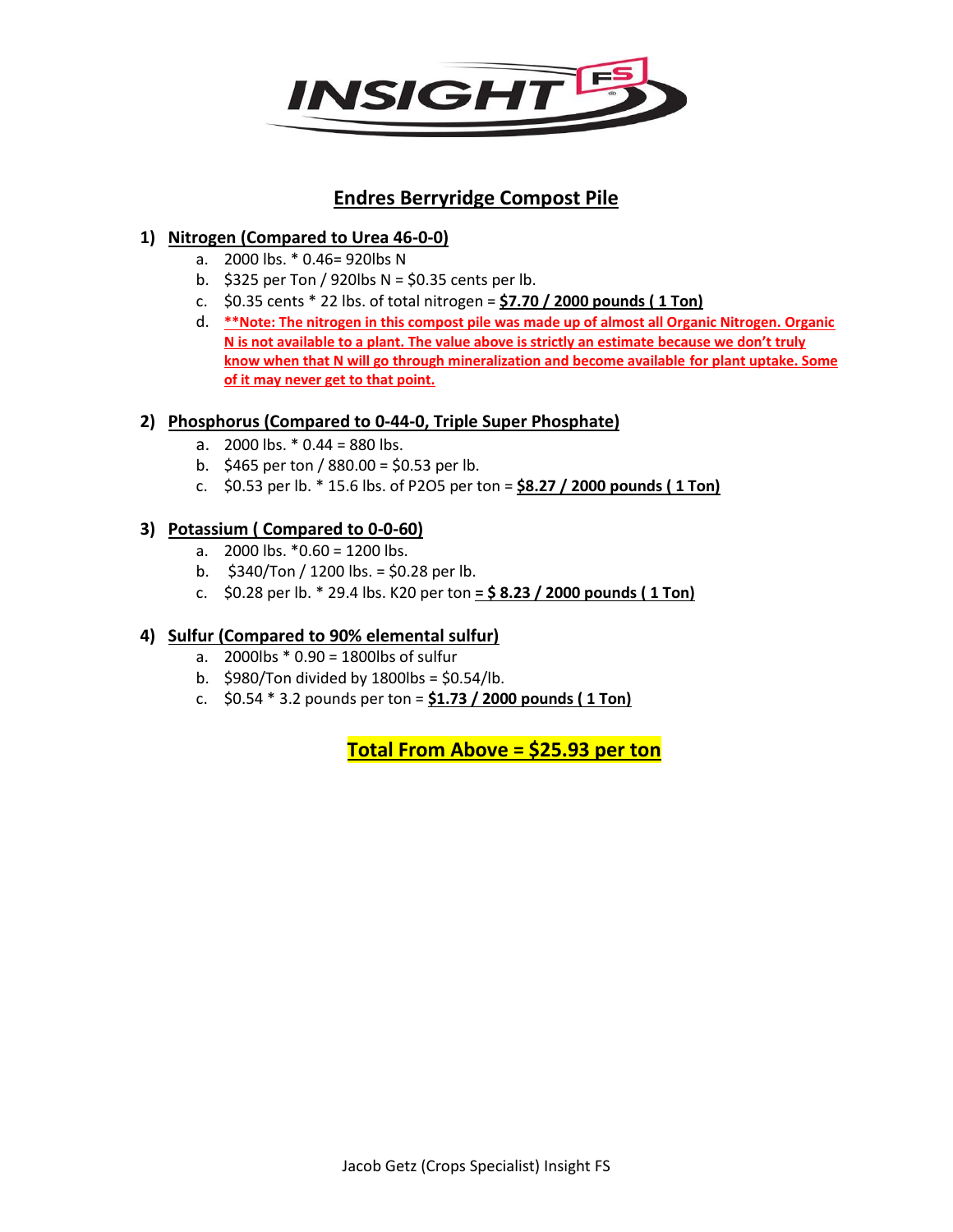

# **Hoffman Farms Compost Pile**

# **1) Nitrogen (Compared to Urea 46-0-0)**

- **a.** 2000 \* 0 .46= 920lbs N
- **b.** \$325 per Ton / 920lbs  $N = $0.35$  per lb.
- **c.** \$0.35 per lb. \* 12.8 lbs. of total nitrogen = **\$4.48 / 2000 pounds ( 1 Ton)**
- **d. \*\*Note: The nitrogen in this compost pile was made up of almost all Organic Nitrogen. Organic N is not available to a plant. The value above is strictly an estimate because we don't truly know when that N will go through mineralization and become available for plant uptake. Some of it may never get to that point.**

## **2) Phosphorus (Compared to 0-44-0, Triple Super Phosphate)**

- **a.** 2000 \* 0.44= 880lbs
- **b.** \$465 per ton / 880.00 = \$0.53 per lb.
- **c.** \$0.53 \* 12.0 lbs. of P2O5 per ton = **\$6.36 / 2000 pounds ( 1 Ton)**

# **3) Potassium ( Compared to 0-0-60)**

- **a.** 2000lbs \*0.60 = 1200lbs of Potassium
- **b.** \$340/Ton / 1200 lbs. = \$0.28 per lb.
- **c.** \$0.28 per lb. \* 8.2 lbs. K20 per ton **= \$2.30 / 2000 pounds ( 1 Ton)**

# **4) Sulfur (Compared to 90% elemental sulfur)**

- **a.** 2000lbs \* 0.90 = 1800lbs of sulfur
- **b.** \$980/Ton divided by 1800lbs = \$0.54/lb.
- **c.** \$0.54 per lb. \* 26.4 pounds per ton = **\$14.27 / 2000 pounds ( 1 Ton)**
- **d. \*\*NOTE: The amount of sulfur from this pile is way above average; all of the other piles had only 2 to 3 lbs. per ton. This particular farmer was using dry-wall as bedding with his steers and had some of that dry-wall in this pile. I believe we can conclude that the dry-wall is our culprit in the elevated levels of sulfur and calcium.**

**Total from above = \$27.41 per ton**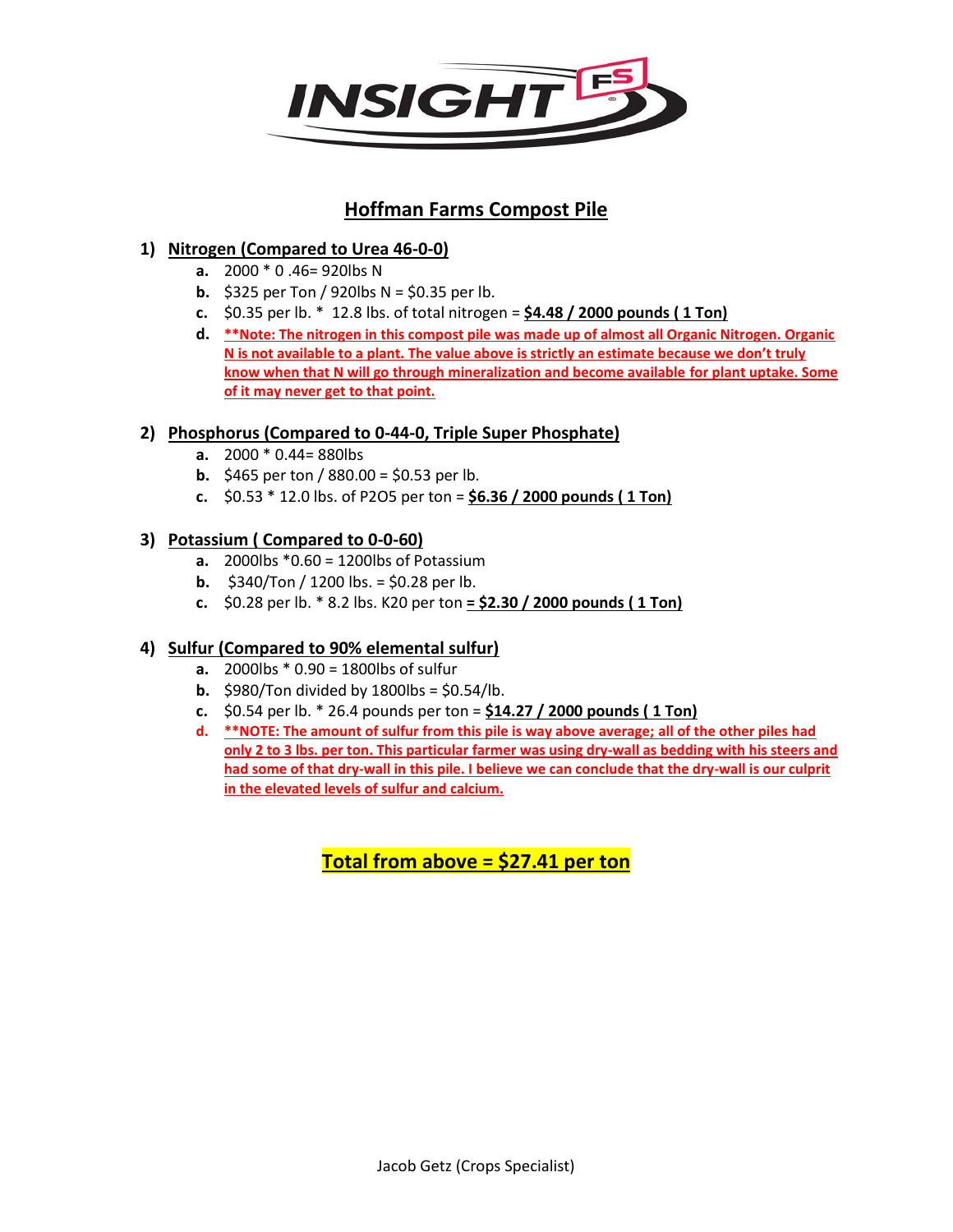

# **Maier Farms Compost Pile**

# **1) Nitrogen (Compared to Urea 46-0-0)**

- a. 2000 \* 0.46= 920lbs N
- b. \$325 per ton / 920lbs N= \$0.35 per lb.
- c. \$0.35 per lb. \* 10 lbs. of total nitrogen = **\$3.50 / 2000 pounds ( 1 Ton)**
- d. **\*\*Note: The nitrogen in this compost pile was made up of almost all Organic Nitrogen. Organic N is not available to a plant. The value above is strictly an estimate because we don't truly know when that N will go through mineralization and become available for plant uptake. Some of it may never get to that point.**

## **2) Phosphorus (Compared to 0-44-0, Triple Super Phosphate)**

- a.  $2000$  lbs.  $*$  0.44 = 880.00 lbs.
- b.  $$465$  per ton / 880.00 = \$0.53 per LB
- c. \$0.53 per lb. \* 8.8 lbs. of P2O5 per ton = **\$4.66 / 2000 pounds ( 1 Ton)**

## **3) Potassium ( Compared to 0-0-60)**

- a.  $2000$  lbs.  $*$  0.60 = 1200 lbs.
- b.  $$340$  per ton / 1200 lbs. = \$0.28 per lb.
- c. \$0.28 per lb. \* 10.2 lbs. K20 per ton **= \$ 2.87/ 2000 pounds ( 1 Ton)**

## **4) Sulfur (Compared to 90% elemental sulfur)**

- a. 2000lbs \* 0.90 = 1800lbs of sulfur
- b.  $$980/T$ on divided by 1800lbs =  $$0.54/l$ b.
- c. \$0.54 \* 2.0 pounds per ton = **\$1.08 / 2000 pounds ( 1 Ton)**

**Total from above = \$12.11 per ton**